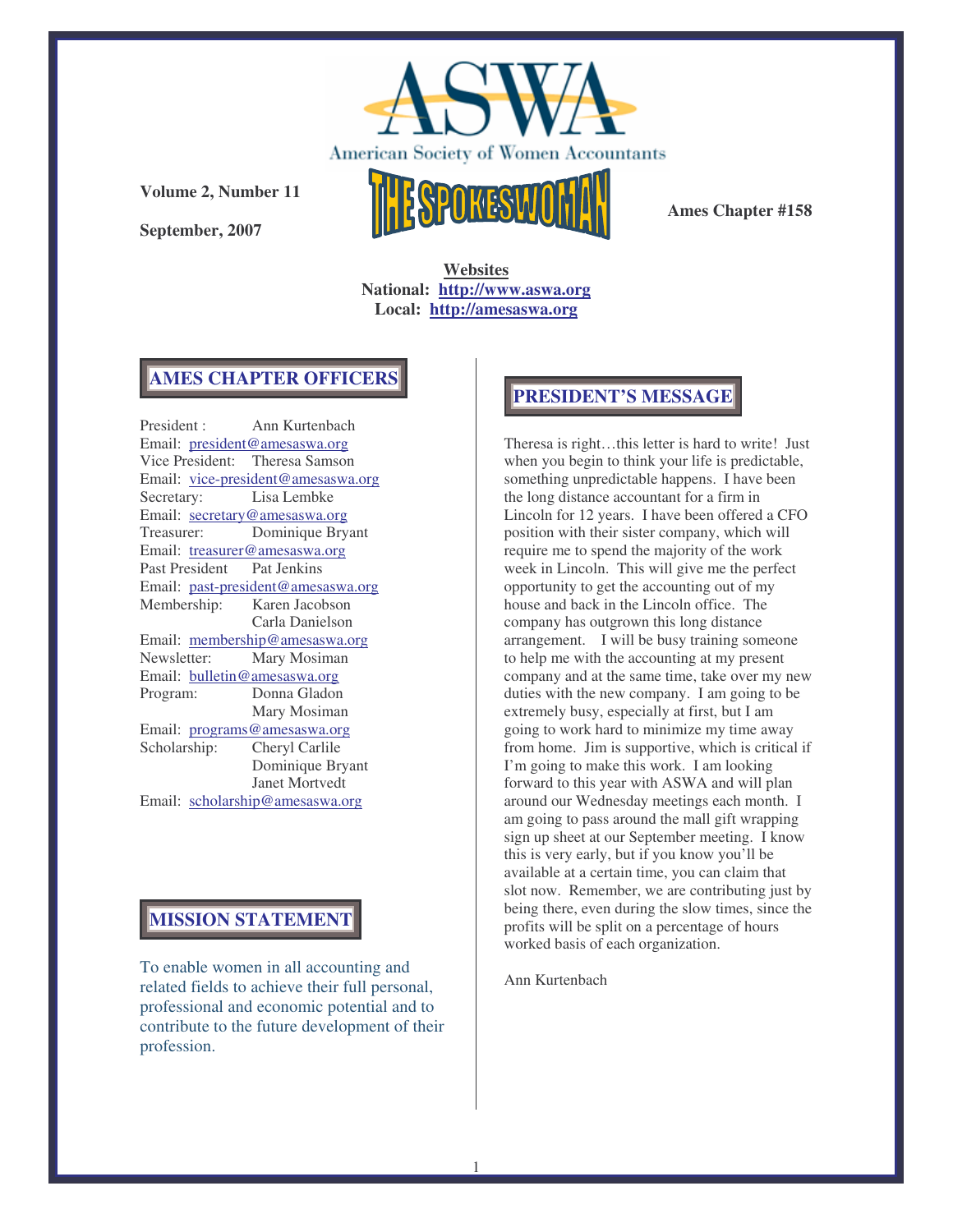

**September, 2007**



**Ames Chapter #158**

**Websites National: http://www.aswa.org Local: http://amesaswa.org**



#### **American Society of Woman Accountants Ames Chapter #158 September 19, 2007**

- 1. Call to Order
- 2. Quorum
- 3. Approval of June Minutes
- 4. Treasurer's Report a. Monthly Report
- 5. Committee Reports
	- a. Membership
	- b. Program
	- c. Bulletin
	- d. Scholarship
- 6. Old Business
	- a. 2007 Member of the Year

recipient

b. National Conference: free registration for new attendee

7. New Business

a. Website link to our bylaws

b. Website "hits" statistics

c. Selection of 3 delegates for the National Conference

d. Proposed bylaw amendment for

2007 annual meeting

e. Mall Gift Wrapping 8. Announcements

a. Next Meeting- **Tues.,** Oct 16, Joint meeting with the Des Moines Chapter at Prairie Meadows

b. Networking Lunch – Wed., Sept. 26 at Hickory Park, 12:00.

9. Adjournment

# **MEETING INFORMATION**

Date: Wednesday, September 19th

| Time: 5:30 |      | Networking     |
|------------|------|----------------|
|            | 6:00 | Speaker        |
|            | 7:00 | Dinner/Meeting |

Topic: Fraud Investigation

Location: Buford's Bunkhouse Restaurant 2601 East 13<sup>th</sup> Street, Ames Dinner reservations by noon Sept 18<sup>th</sup> to Donna Gladon

515-233-6554 donnagladon@yahoo.com

## **SPEAKER INFORMATION**

**William N. Dilla**, Ph.D., CPA is the Union Pacific Associate Professor of Accounting at Iowa State University, where he teaches courses in auditing and fraud examination. Bill received his Ph.D. from the University of Texas at Austin and his MBA from Syracuse University. Prior to entering graduate school at the University of Texas, he served on the audit staff of Deloitte Haskins & Sells for three years. Bill is a member of the American Accounting Association, AICPA, Institute of Internal Auditors, and Association of Certified Fraud Examiners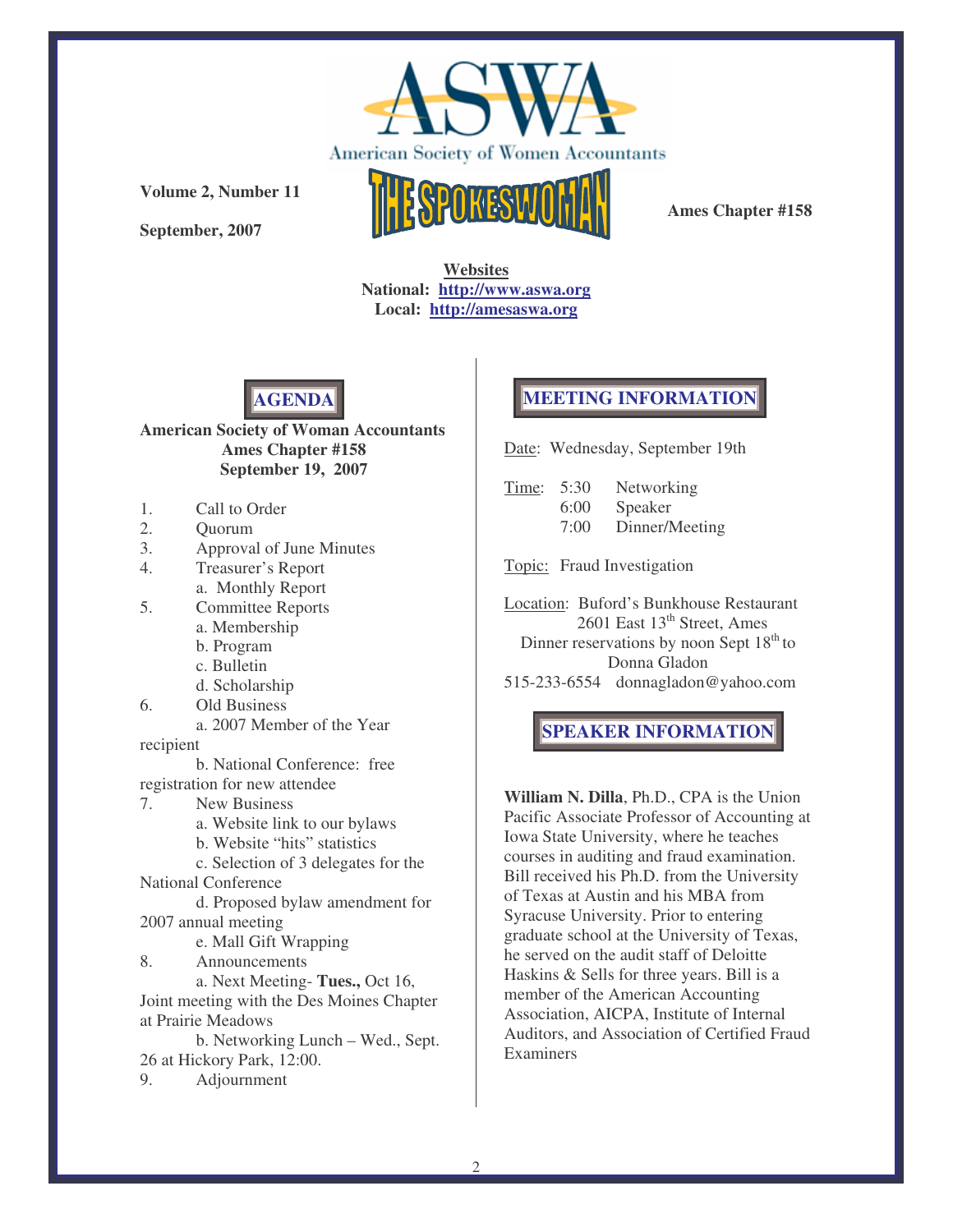

**September, 2007**



**Ames Chapter #158**

**Websites National: http://www.aswa.org Local: http://amesaswa.org**

# **UPCOMING EVENTS**

#### **Networking Luncheons**

RSVP to Carla Danielson by 12:00 noon the work week day before each luncheon 291-0253 or 292-6165 ext 805 carlad@ogdenbancshares.com

| Date              | Location             | Time  |
|-------------------|----------------------|-------|
| Wed 9/26          | <b>Hickory Park</b>  | 12:00 |
| Tues 10/30        | Old Chicago          | 12:00 |
| Mon 11/26         | Panera Bread         | 12:00 |
| Fri 12/28         | Aunt Maude's         | 12:00 |
| Wed 1/30          | The Café             | 12:00 |
| <b>Thurs 2/28</b> | Olde Main Brewing Co |       |
| Fri 3/28          | Dublin Bay           | 12:00 |
| Tues 4/29         | Lucullan's           | 12:00 |
| <b>Thurs 5/29</b> | La Fuente            | 12:00 |
| Mon $6/30$        | Wallaby's            | 12:00 |

#### **ASWA Schedule of Athletic Events**

| Sept       | Soccer          | 7:00 | Soccer |
|------------|-----------------|------|--------|
| 28         | <b>OK</b> State |      | Fields |
| Oct 5      | Soccer          | 6:30 | Soccer |
|            | Texas           |      | Fields |
| Oct        | Volleyball      | 6:30 | Hilton |
| 24         | TX Tech         |      |        |
| <b>Nov</b> | Volleyball      | 4:00 | Hilton |
| 11         | Nebraska        |      |        |

Please RSVP to Jan Duffy jduffy@iastate.edu or 294-1481 by the day before the event. We can meet 15 minutes before the event at the box office or the ticket stand for soccer.

# **UPCOMING MEETINGS**

| Date:            | Tuesday 10/16/07                      |
|------------------|---------------------------------------|
|                  | Joint Meeting with Des Moines Chapter |
| <b>Location:</b> | Prairie Meadows, Altoona IA           |
|                  | Topic: Accounting for Gaming Industry |
| <b>Speaker:</b>  | Ann Long                              |
|                  |                                       |
| Date:            | Wednesday, 11/21/07                   |
| <b>Location:</b> | Buford's Restaurant, Ames             |
| <b>Topic:</b>    | TB A                                  |
|                  |                                       |
| Date:            | Wednesday, 12/19/07                   |
| <b>Location:</b> | <b>TBA</b>                            |
| <b>Topic:</b>    | Holiday Party w/ Potluck              |
|                  |                                       |
| Date:            | Wednesday, 1/16/08                    |
| <b>Location:</b> | Buford's Restaurant, Ames             |
|                  | <b>TBA</b>                            |
| <b>Topic:</b>    |                                       |
| Date:            | Wednesday, 2/20/08                    |
| <b>Location:</b> | Buford's Restaurant, Ames             |
| Topic:           | <b>TBA</b>                            |
|                  |                                       |
| Date:            | Wednesday, 3/19/08                    |
| <b>Location:</b> | Buford's Restaurant, Ames             |
|                  | <b>TBA</b>                            |
| Topic:           |                                       |
| Date:            | Wednesday, 4/16/08                    |
| <b>Location:</b> | Buford's Restaurant, Ames             |
|                  | <b>TBA</b>                            |
| Topic:           |                                       |
| Date:            | Wednesday, 5/21/08                    |
| <b>Location:</b> | Buford's Restaurant, Ames             |
| <b>Topic:</b>    | <b>TBA</b>                            |
|                  |                                       |
| Date:            | Wednesday. 6/18/08                    |
| <b>Location:</b> | Legend's Skybox, Ames                 |
| <b>Topic:</b>    | <b>TBA</b>                            |
|                  |                                       |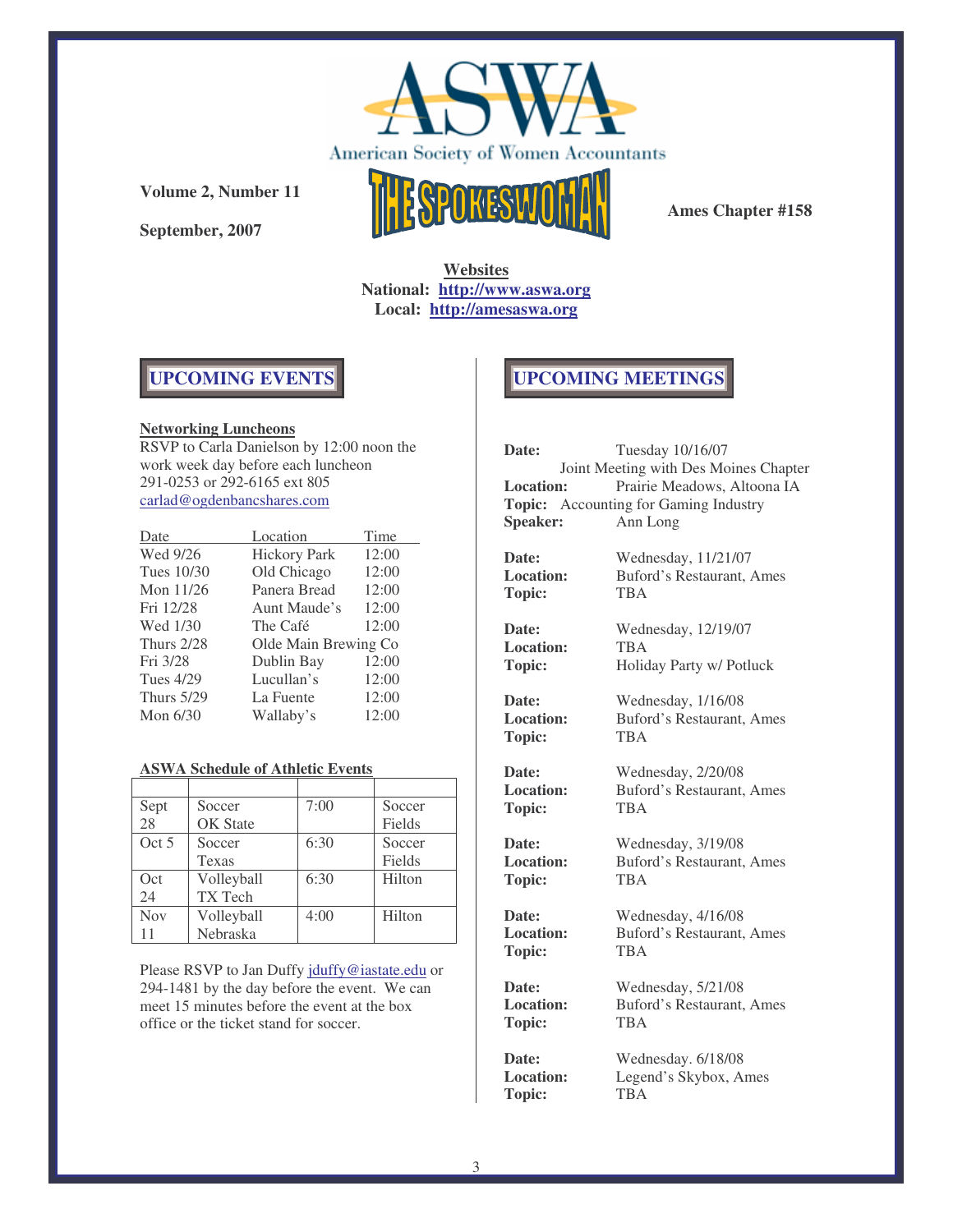

**September, 2007**



**Ames Chapter #158**

**Websites National: http://www.aswa.org Local: http://amesaswa.org**



### **From Kathy Strum:**

"I would like to thank Kate, the committee, and the Chapter for awarding me the "Outstanding Woman of the Year! The vase is absolutely beautiful! It was a complete surprise and I appreciate it very much. Thanks again. Kathy."

### **From Carla Danielson & Karen Jacobson Membership Co-Chairs:**

"We have decided to have our membership drive at the September meeting. That way our guests (and hopefully new members) can be involved for the entire year. Plan now to bring one or more guests to the meeting at Buford's on Wednesday, September 19th. We will have a short program for our guests, as well as a drawing. One lucky guest and his/her sponsor member will receive dinner free. The more guests you bring, the more chances you have for a free dinner!

Let's have a terrific turnout. Last year our Chapter had 11 new members. Let's try to beat that record. We currently have two new membership applications to act on at the September meeting. Let's see – two new members per meeting times six meetings (and we have more than that) would result in twelve new members. We can break that record. Start by bringing a guest (or two) to the September meeting. See you there."

## **NEW MEMBER SPOTLIGHT**

#### **Meet Sarah Best**

"I am a senior at Iowa State University and will be graduating this summer. After graduation I will start the masters of accountancy program at ISU and finish that up next spring. I will start working in Chicago at KPMG in fall 2008. Until work starts I will be busy studying for the CPA to hopefully complete before work starts. I am originally from Des Moines, Iowa and I attended Valley High School. I enjoy staying in shape, reading, and hanging out with friends. I have one sibling, a brother who is just starting college at Central this fall."

## **MEMBER BIRTHDAYS**

| Sept 9        | <b>Janet Mortvedt</b>   |
|---------------|-------------------------|
| Sept 26       | <b>Dominique Bryant</b> |
| <b>Oct 11</b> | <b>Pat Jenkins</b>      |
| <b>Oct 28</b> | <b>Cheryl Carlile</b>   |

# Happy Birthday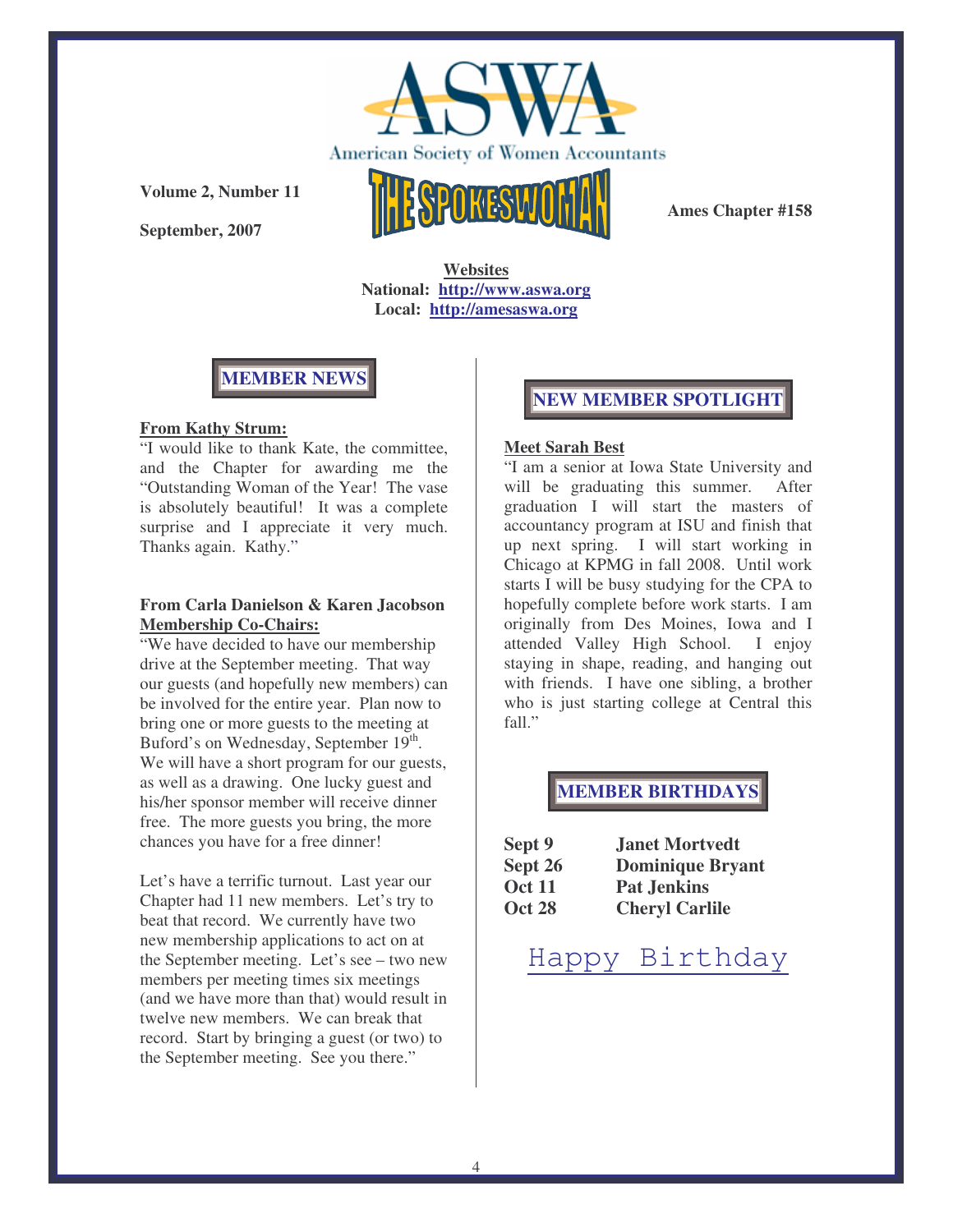

**September, 2007**



**Ames Chapter #158**

**Websites National: http://www.aswa.org Local: http://amesaswa.org**

# **TECHNICAL UPDATES**

#### **IRS NEWS FOR IOWA TAX PROFESSIONALS SEPTEMBER 2007**

 Upcoming programs on Tax Talk Today (www.taxtalktoday.tv) include

 **Campus Compliance Services and You**

Tuesday, September 11, 2007, 1-2 p.m CT

- **The ABC's of Office of Professional Responsiblity** Tuesday, October 16, 2007, 1-2 p.m CT

- **Worker Classification** Tuesday, November 6, 2007, 1-2 p.m CT

 **Getting Ready for Filing Season 2008**

Tuesday, December 11, 2007, 1-2 p.m CT

 **CCC loans:** Notice 2007-63 provides answers to questions regarding the tax treatment of "market gain" associated with the repayment of Commodity Credit Corporation loans under the non-recourse marketing assistance loan program authorized under the Farm Security and Rural Investment Act of 2002.

• IR-2007-142 Moving to clear up confusion about a recent tax law change, the IRS reassures teachers and other school employees that new deferred-compensation rules will not affect the way their pay is taxed during the upcoming school year.

 **e-Postcard (Form 990-N)** The IRS is asking for your help in informing small taxexempt organizations (EOs), such as youth athletic leagues and other small charities, about a new electronic filing requirement beginning in 2008, that, if not complied with, will result in the loss of the organization's tax-exempt status. Small organizations can go to the IRS Web site at www.irs.gov/eo to sign up for an email newsletter and receive the latest information.

• The IRS Stakeholder Liaison's Issue Management Resolution System (IMRS) provides a gateway for tax professionals to bring forward issues with tax policies, practices and procedures. One example of a recent issue **(IMRS 07-0000374)** was whether using retirement funds to start a business violates Code Section 4975 and what limitations, are imposed for this type of activity.

See the Tax Professionals Page, IMRS link for the answer to this and other IMRS issues. *Need to Submit an Issue?* Contact Anne.L.Hullinger2@irs.gov or Kristy.S.Maitre@irs.gov.

• The IRS Stakeholder Liaison's Issue Management Resolution System (IMRS) provides a Anne.L.Hullinger2@irs.gov.

 The Taxpayer Advocate Panel's activities and recommendations to improve IRS service and customer satisfaction can be read at the TAP Web site.

 Fact Sheet-2007-21.Rental Property This fact sheet, the 14th in a series, discusses how not reporting or under reporting rental income contributes to the tax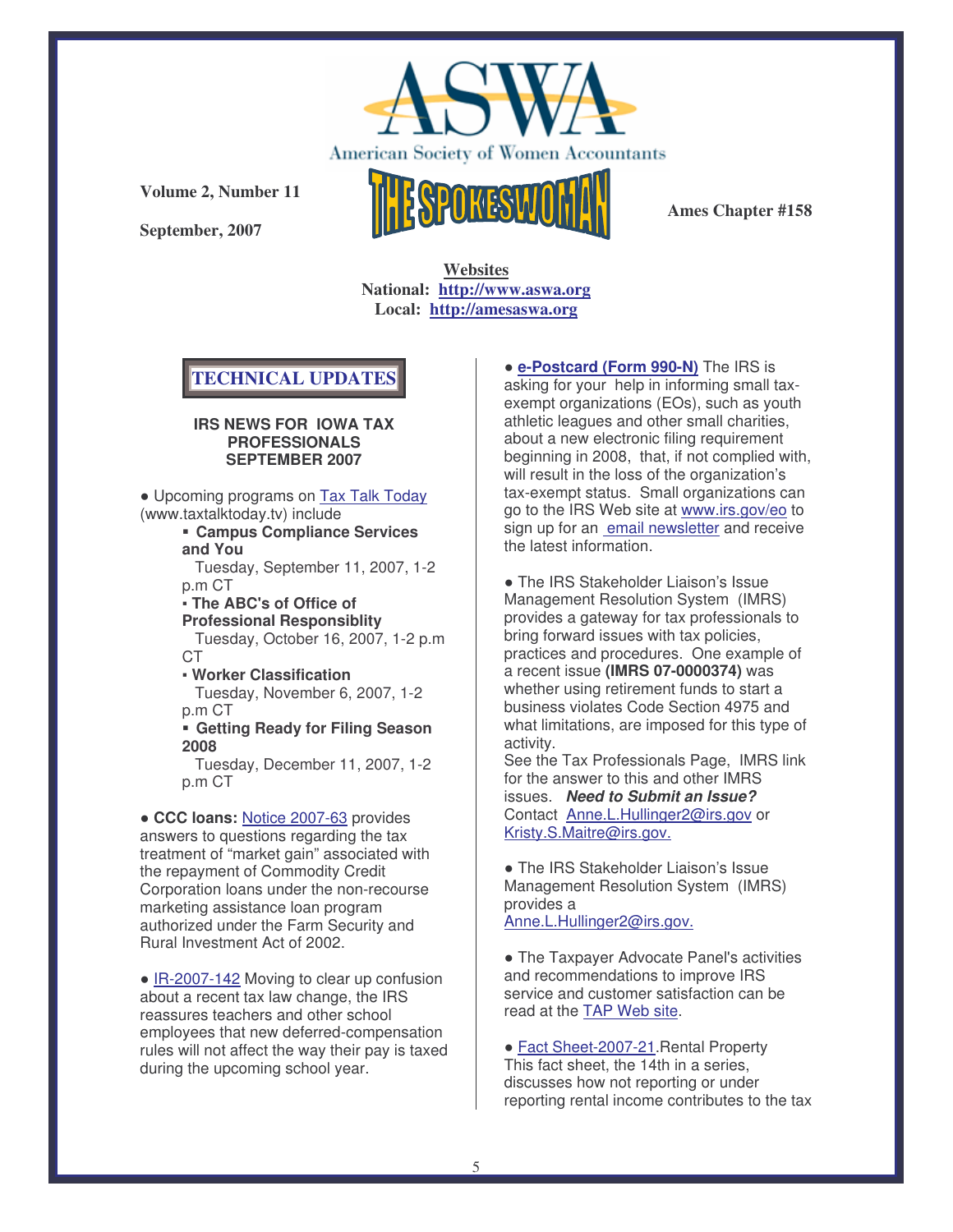

**September, 2007**



**Ames Chapter #158**

**Websites National: http://www.aswa.org Local: http://amesaswa.org**

gap. Landlords need to be aware of everything that counts as income so they pay their fair share of taxes.

#### **RECENT TECHNICAL GUIDANCE**

 Find Frequently Asked Questions on: Sec. 409A and Deferred Compensation

 403(b) Final Regulations are discussed in the Retirement News for Employers, July 2007 Special Edition, newsletter file.

• IR 2007-137 The IRS report, "Reducing the Federal Tax Gap: A Report on Improving Voluntary Compliance," details steps currently being taken by the IRS, as well as those under development, to address key elements of the "tax gap."

 IR-2007-138, IRS Seeks Comments on Updates to Corporate and Partnership Tax Forms

• IR-2007-141, IRS Seeks New Issues for Industry Issue Resolution Program

 Announcement 2007-70 is a public notice of the suspension of the federal tax exemption under section 501(p) of the Internal Revenue Code of a certain organization that has been designated as supporting or engaging in terrorist activity or supporting terrorism. Contributions made to this organization during the suspended period are not deductible for federal tax purposes

Goodwill Charitable Organization Inc f/k/a Al-Shahid Social Association f/k/a Educational Development Association Dearborn, MI Effective date: 7-24-07

 Notice 2007-60 provides transition relief by allowing taxpayers to rely on existing regulations, or on the newly issued proposed regulations under section 355(b) of the Internal Revenue Code, if their described transactions are effected before the adoption of the temporary or final regulations.

 Notice 2007-62 announces the intent of the IRS to issue guidance under section 457, which applies to nonqualified deferred compensation plans of state and local governments and tax-exempt entities, concerning the definitions of a bona fide severance pay plan. Comments are requested.

• Notice 2007-67 extends the transition relief described in Notice 2006-89 provided to plans of Indian tribal governments and certain related entities as a result of section 906 of the Pension Protection Act of 2006 amending of section 414(d) of the Code.

 Notice 2007-69 provides temporary relief for certain pension plans whose definition of normal retirement age may have to be changed to comply with the regulations regarding a plan's normal retirement age.

 Notice 2007-71 modifies and supplements Notice 2003-81 by correcting a statement in the "Facts" portion of Notice 2003-81. (Notice 2003-81 identified a tax avoidance transaction involving offsetting foreign currency options and those substantially similar to it as listed transactions.)

 Notice 2007-72 identifies as a transaction of interest a transaction in which a taxpayer makes a charitable contribution of an interest in an entity that holds real property